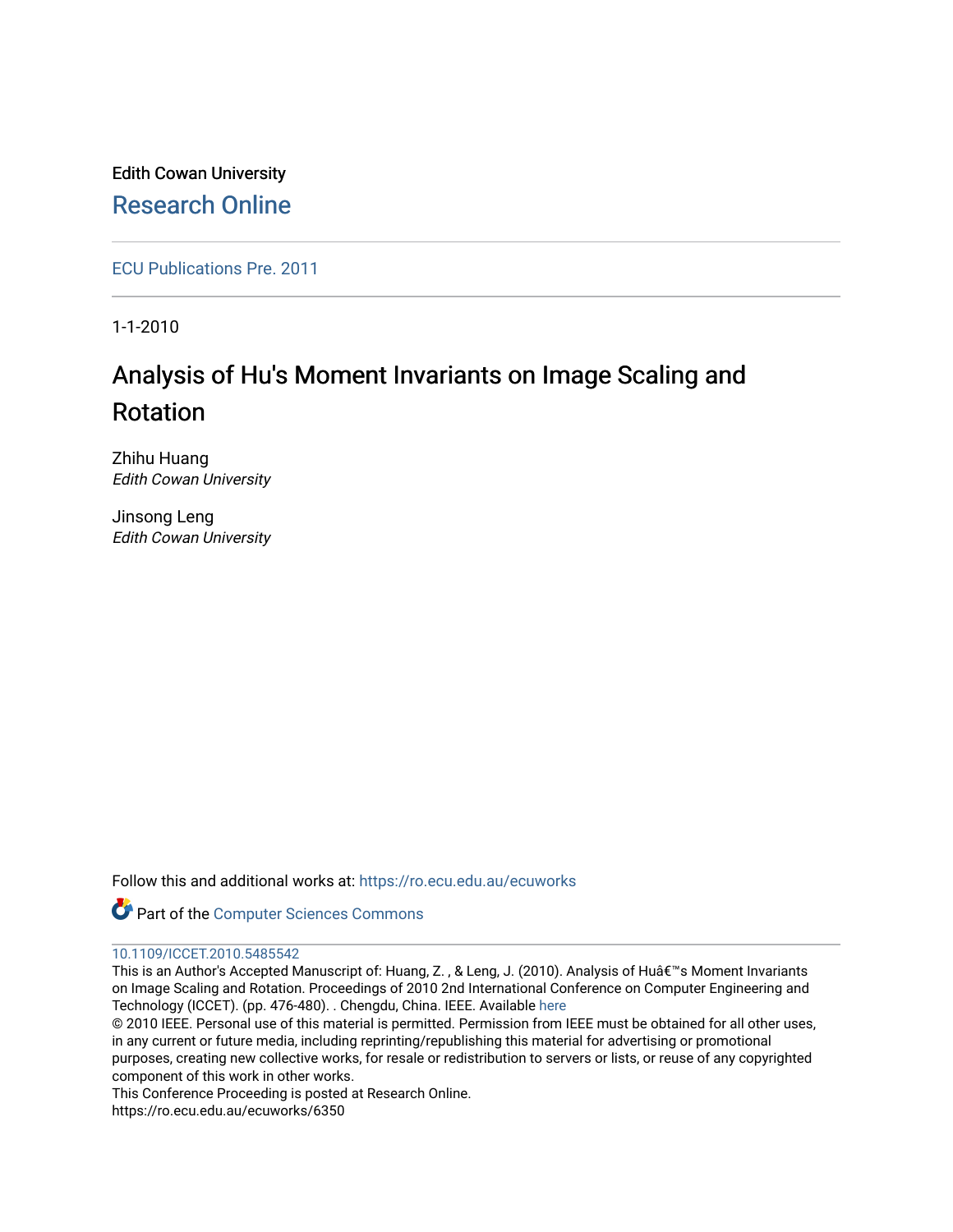# **Analysis of Hu's Moment Invariants on Image Scaling and Rotation**

Zhihu Huang College of Computer Science, ChongQing University, China Chongqing Radio & TV University, ChongQing, China Email:Zh\_huang@yeah.net

*Abstract***—Moment invariants have been widely applied to image pattern recognition in a variety of applications due to its invariant features on image translation, scaling and rotation. The moments are strictly invariant for the continuous function. However, in practical applications images are discrete. Consequently, the moment invariants may change over image geometric transformation. To address this research problem, an analysis with respect to the variation of moment invariants on image geometric transformation is presented, so as to analyze the effect of image's scaling and rotation. Finally, the guidance is also provided for minimizing the fluctuation of moment invariants.** 

*Keywords-Pattern recognition, Hu's moment invariant, Image transformation, Sapatial resolution* 

# I. INTRODUCTION

Moments and the related invariants have been extensively analyzed to characterize the patterns in images in a variety of applications. The well-known moments include geometric moments[1], zernike moments[2], rotational moments[3], and complex moments [4].

Moment invariants are firstly introduced by Hu. In[1], Hu derived six absolute orthogonal invariants and one skew orthogonal invariant based upon algebraic invariants, which are not only independent of position, size and orientation but also independent of parallel projection. The moment invariants have been proved to be the adequate measures for tracing image patterns regarding the images translation, scaling and rotation under the assumption of images with continuous functions and noise-free. Moment invariants have been extensively applied to image pattern<br>recognition<sup>[4-7]</sup>, image registration<sup>[8]</sup> and image  $recognition[4-7]$ , image reconstruction. However, the digital images in practical application are not continuous and noise-free, because images are quantized by finite-precision pixels in a discrete coordinate. In addition, the noise may be introduced by various factors such as camera. In this respect, errors are inevitably introduced during the computation of moment invariants. In other words, the moment invariants may vary with image geometric transformation. But how much are the variation? To our knowledge, this issue has never been quantitatively studied for image geometric transformation.

Jinsong Leng School of Computer and Security Science, Edith Cowan University, Australia Email: j.leng@ecu.edu.au

Salama[9] analyzed the effect of spatial quantization on moment invariants. He found that the error decreases when the image size increases and the sampling intervals decrease, but does not decrease monotonically in general. Teh[10] analyzed three fundamental issues related to moment invariants, concluding that: 1) Sensitivity to image noise; 2) Aspects of information redundancy; and 3) Capability for image representation. Teh declared that the higher order moments are the more vulnerable to noise. Computational errors on moment invariants can be caused by not only the quantization and pollution of noise, but also transformations such as scaling and rotation. When the size of images are increased or decreased, the pixels of images will be interpolated or deleted. Moreover, the rotation of images also causes the change of image function, because it involves rounding pixel values and coordinates[11]. Therefore, moment invariants may change as images scale or rotate.

This paper quantitatively analyzes fluctuation of moment invariants on image scaling and rotation. Empirical studies have been conducted with various images. The major contributions of this paper include the findings the relationship among the image scaling, rotation and resolution, and the guidance of minimizing the errors of moment invariants for image scaling and rotation.

The rest of paper is organized as follows: Section II describes seven Hu's moment invariants. Section III discusses the variation of moment invariants when images scale and rotate. Section IV analyzes the relationship between moment invariants and computation. Finally, section V concludes the paper.

## II. MOMENT INVARIANTS

Two-dimensional (p+q)th order moment are defined as follows:

$$
m_{pq} = \int_{-\infty}^{\infty} \int_{-\infty}^{\infty} x^p y^q f(x, y) dx dy
$$
  
p,q = 0,1,2,... (1)

If the image function  $f(x,y)$  is a piecewise continuous bounded function, the moments of all orders exist and the moment sequence  ${m_{pq}}$  is uniquely determined by  $f(x,y)$ ;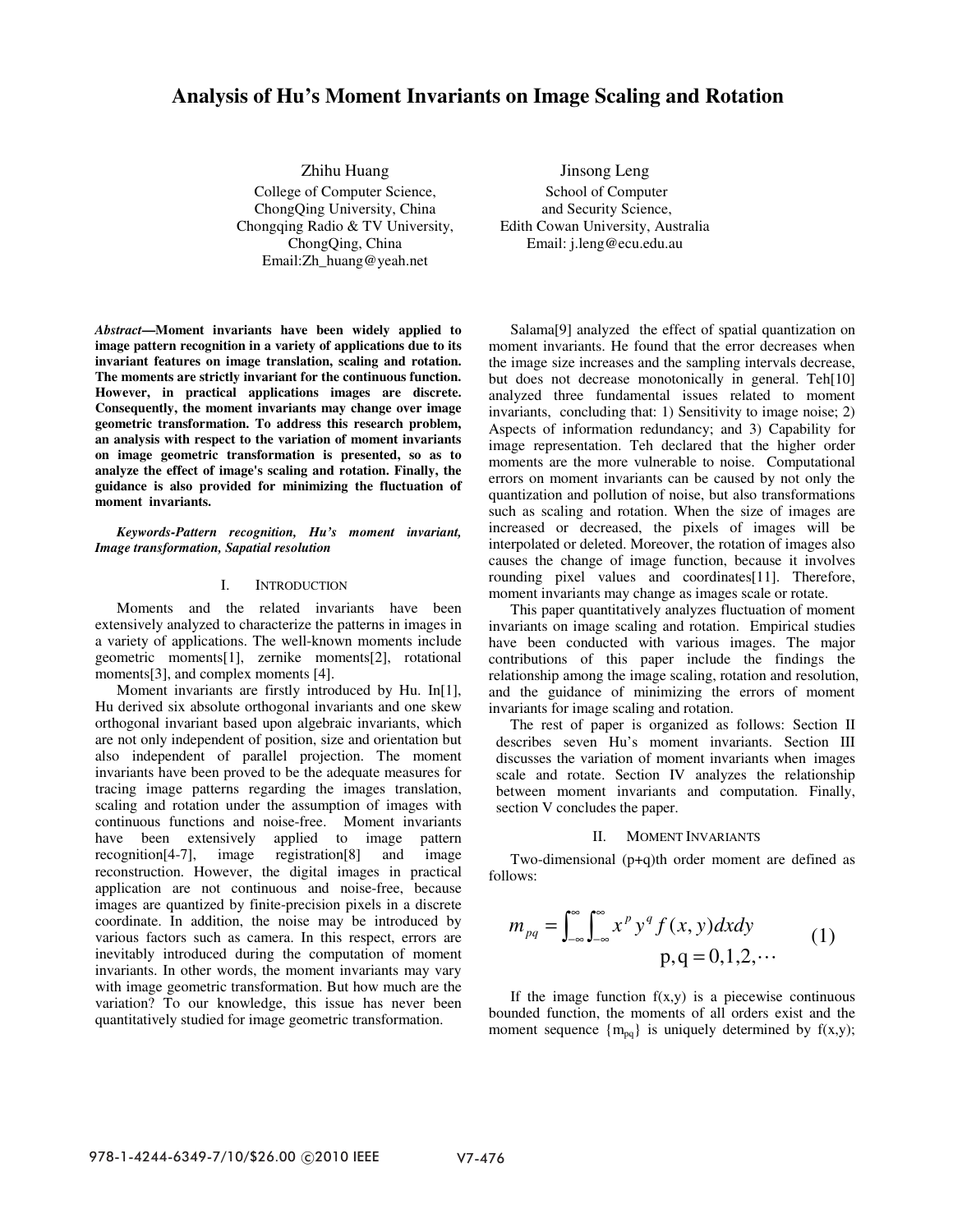and correspondingly, f(x,y) is also uniquely determined by the moment sequence  ${m_{pq}}$ .

One should note that the moments in (1) may be not invariant when  $f(x,y)$  changes by translating, rotating or scaling. The invariant features can be achieved using central moments, which are defined as follows:

$$
\mu_{pq} = \int_{-\infty}^{\infty} \int_{-\infty}^{\infty} (x - \bar{x})^p (y - \bar{y})^q f(x, y) dx dy
$$
  
 
$$
p, q = 0, 1, 2, \cdots
$$
 (2)

where

$$
\frac{1}{x} = \frac{m_{10}}{m_{00}} \qquad \qquad \frac{1}{y} = \frac{m_{01}}{m_{00}}
$$

The pixel point  $(\overline{x}, \overline{y})$  are the centroid of the image  $f(x,y)$ .

The centroid moments  $\mu_{pq}$  computed using the centroid of the image  $f(x,y)$  is equivalent to the m<sub>pq</sub> whose center has been shifted to centroid of the image. Therefore, the central moments are invariant to image translations.

Scale invariance can be obtained by normalization. The normalized central moments are defined as follows:

$$
\eta_{pq} = \frac{\mu_{pq}}{\mu_{00}^{\gamma}}, \ \gamma = (p+q+2)/2, \ p+q = 2,3; \cdots (3)
$$

Based on normalized central moments, Hu[1] introduced seven moment invariants:

$$
\phi_1 = \eta_{20} + \eta_{02}
$$
\n
$$
\phi_2 = (\eta_{20} - \eta_{02})^2 + 4\eta_{11}^2
$$
\n
$$
\phi_3 = (\eta_{30} - 3\eta_{12})^2 + (3\eta_{21} - \mu_{03})^2
$$
\n
$$
\phi_4 = (\eta_{30} + \eta_{12})^2 + (\eta_{21} + \mu_{03})^2
$$
\n
$$
\phi_5 = (\eta_{30} - 3\eta_{12})(\eta_{30} + \eta_{12})[(\eta_{30} + \eta_{12})^2 - 3(\eta_{21} + \eta_{03})^2]
$$
\n
$$
+ (3\eta_{21} - \eta_{03})(\eta_{21} + \eta_{03})[3(\eta_{30} + \eta_{12})^2 - (\eta_{21} + \eta_{03})^2]
$$
\n
$$
\phi_6 = (\eta_{20} - \eta_{02})[(\eta_{30} + \eta_{12})^2 - (\eta_{21} + \eta_{03})^2]
$$
\n
$$
+ 4\eta_{11}(\eta_{30} + \eta_{12})(\eta_{21} + \eta_{03})
$$
\n
$$
\phi_7 = (3\eta_{21} - \eta_{03})(\eta_{30} + \eta_{12})[(\eta_{30} + \eta_{12})^2 - 3(\eta_{21} + \eta_{03})^2]
$$
\n
$$
-(\eta_{30} - 3\eta_{12})(\eta_{21} + \eta_{03})[(3\eta_{30} + \eta_{12})^2 - (\eta_{21} + \eta_{03})^2]
$$
\nThe seven moment invariants are useful properties of

The seven moment invariants are useful properties of being unchanged under image scaling, translation and rotation.

# III. MOMENT INVARIANTS AND IMAGE TRANSFORMATION

Image geometric transformation is a popular technique in image processing, which usually involves image translation, scaling and rotation. The translation operator maps the position of each pixel in an input image into a new position in an output image; the scale operator is used to shrink or zoom the size of an image, which is achieved by subsampling or interpolating to the input image; the rotation operator maps the position of each pixel onto a new position by rotating it through a specified angle, which may produce non-integer coordinates. In order to generate the intensity of the pixels at each integer position, different interpolation methods can be employed such as nearest-neighbor interpolation, bilinear interpolation and bicubic interpolation.

From the description in last paragraph, we can see that translation only shifts the position of pixels, but scaling and rotation not only shift the position of pixels but also change the image function itself. Therefore, only the scaling and rotation cause the errors of moment invariants. We employ two images with 250 x 250 resolutions to study what extent the image scaling and rotation can impact the moment invariants, One is a complex image without principal orientation (image A); the other is a simple image with principal orientation (image B). Figure 1 shows the two images.



Figure 1. Images for Experiments

# *A. Moment Invariants and Image Scaling*

As described above, image scaling may cause change of image function, so the moment invariants may also change correspondingly. Therefore, it is very necessary to study the relationship between moment invariants and image scaling. We conduct the research by computing seven moment invariants on image A and image B with resolution from  $10x10$  to  $500x500$  in 10 increments. The Figure 2(a), (b) separately shows the results of moment invariant for image A and B. From the diagrams we see that the resolution of 130x130 is the threshold for image A. The values have apparent fluctuations when the resolution less than the threshold but stability when the resolution more than the threshold. Correspondingly, the threshold of image B is 150x150.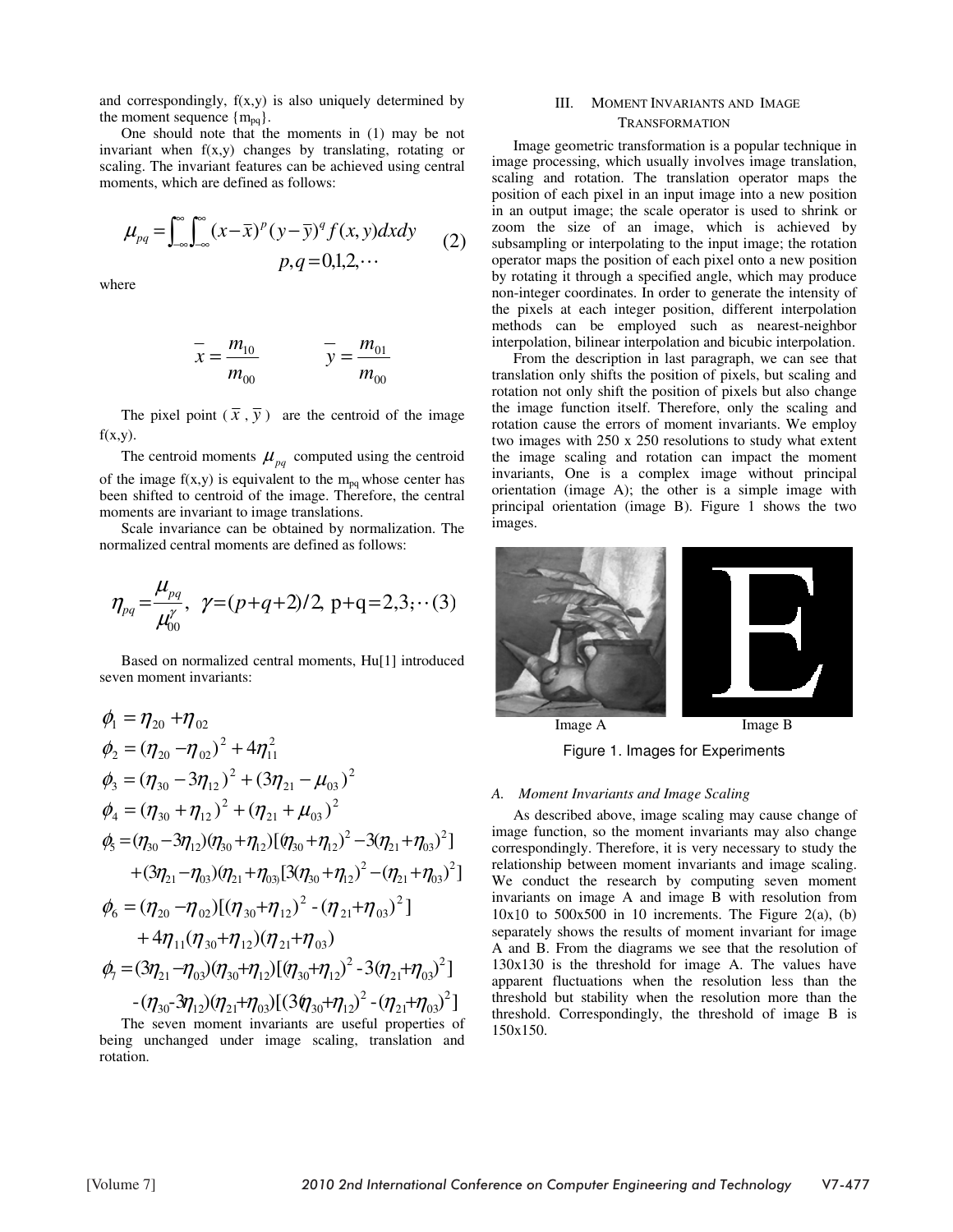

Figure 2. Moment invariants on image scaling

| Moment     | Resolution       | Resolution      |  |  |
|------------|------------------|-----------------|--|--|
| Invariants | $\leq$ Threshold | $\ge$ Threshold |  |  |
| $\phi$ 1   | $0.58\%$         | $0.04\%$        |  |  |
| $\phi$ 2   | 47.02%           | 1.06%           |  |  |
| $\phi$ 3   | 60.25%           | $1.41\%$        |  |  |
| $\phi$ 4   | 88.26%           | $1.40\%$        |  |  |
| $\phi$ 5   | 124.38%          | 5.68%           |  |  |
| ф6         | 84.43%           | 1.84%           |  |  |
| ሐ7         | 102.94%          | 2.59%           |  |  |

Table I. Fluctuation Ratio on Image A

The equation (4) is used to measure the fluctuation a series of data x.

$$
R = \frac{\max(x) - \min(x)}{|\operatorname{mean}(x)|} \times 100\% \tag{4}
$$

Where,  $max(x)$ ,  $min(x)$  and  $mean(x)$  separately note the maximum, minimum and mean in data x. The data in Figure 2(a) are divided into two groups by the threshold 130x130 to separately compute the fluctuation by equation (4). The results are displayed in table  $\;$  I . The maximum of fluctuation comes up to 124.38% in φ5 when resolution of image less than threshold. But it decreases to 5.68% in φ5 when resolution of image greater then threshold.

## *B. Moment Invariants and Image Rotation*



Figure 3. Moment Invariants on Image B Rotated from 1° to 360° in 1° Increments

Since the rotation of an image can change the function of the image more or less, the moment invariants keep changing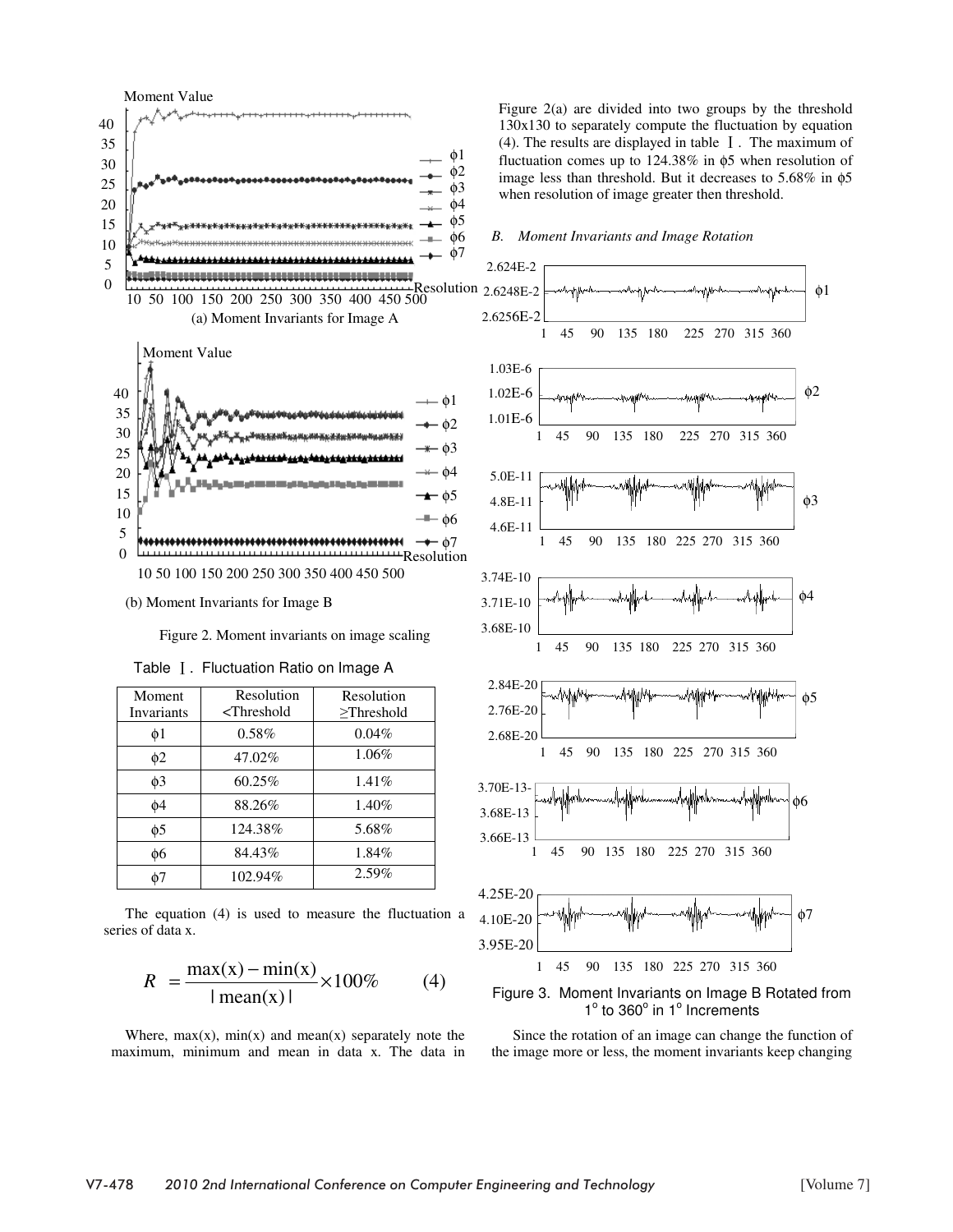as the image is rotated. In order to investigate the fluctuation of moment invariants result from the image rotation, we conduct the two kinds of experiments, i.e., one kind is the different images (A, B) with the same resolution; another is the different resolutions of the same image. Each input image is rotated from  $1^\circ$  to  $360^\circ$  in  $1^\circ$  increments.

Figure 3 display the results of moment invariants for image  $\overline{B}$  rotated from  $1^\circ$  to 360°, it shows the fluctuation of moment invariants becomes strong when the rotated angle near to 45,135, 225 and 315 degrees, while becomes weak as the rotated angle near to 90,180, 270 and 360 degree.

In Section III A, we know the threshold of resolution on Image B is 150x150. Does the same image have same threshold between scaling and rotation? In order to answer this question, we produce a series of images with resolutions from 60x60 to 330x330 in 30 increments using the same original image, and compute the moment invariants for each image rotated from  $1^\circ$  to 360°. Then, the fluctuation is computed by equation (4) for each 360 images. Figure 4 shows the trend of fluctuation of moment invariants. From the diagram, we can see that the threshold is different between image scaling and image rotation. The threshold of image rotation on Image B is not 150x150 but 240x240.



Figure 4. Fluctuation of Moment Invariants on Image B with Different Resolution

Table II shows the values of fluctuation for seven moment invariants on different resolution from 60x60 to 330x330. We can see that the fluctuation decreases as the image spatial resolution increases. The fluctuation almost comes up to 1921.1% when the resolution is only 60x60, but rapidly decreases to 1.1% when the resolution is 270x270. The fluctuation obviously decreases as the resolution increases until to the threshold. However, the fluctuation does not monotonically decrease any more when the resolution greater than 270x270.

## IV. MOMENT INVARIANTS AND COMPUTATION

As discussed in Section III, we can reach the conclusion: The higher the resolution is, the lower the fluctuation is. However, the computation of moment invariants will

increase when the resolution increases. As a consequence, the research of relationship between the resolution of images and computation is necessary.

We calculate the computation of moment invariants for the resolutions from 10x10 to 1500x1500 in 30 increments on a PC (CPU P4 2.0G, RAM 1G). Figure 5 shows the results. From the diagram, we can see that the relationship between the resolution and the computation is non-linear. Therefore, we must select an acceptable resolution to balance computation and resolution on the real application.

Table II. Fluctuation of Moment Invariants on Different Resolution of Image B

| Resolution | Ф1   | $\phi$ 2 | $\phi$ 3 | ф4    | ф5     | φб    | ф7     |
|------------|------|----------|----------|-------|--------|-------|--------|
| 60x60      | 18.7 | 39.9     | 1084.7   | 193.8 | 1157.5 | 280.6 | 1921.1 |
| 90x90      | 13.3 | 26.5     | 730.9    | 145.3 | 1118,1 | 194.7 | 842.0  |
| 120x120    | 10.7 | 19.1     | 436.0    | 109.9 | 947.6  | 140.7 | 517.4  |
| 150x150    | 7.4  | 13.6     | 328.0    | 86.3  | 532.0  | 98.9  | 302.1  |
| 180x180    | 4.5  | 8.2      | 159.2    | 51.5  | 237.3  | 57.7  | 140.0  |
| 210x210    | 3.2  | 5.6      | 88.1     | 36.2  | 179.3  | 38.9  | 75.5   |
| 240x240    | 1.1  | 1.9      | 21.4     | 12.3  | 46.2   | 12.8  | 19.7   |
| 270x270    | 0.2  | 0.3      | 1.8      | 0.4   | 2.9    | 0.5   | 1.1    |
| 300x300    | 0.2  | 0.5      | 1.4      | 0.3   | 2.0    | 0.5   | 1.3    |
| 330x330    | 0.1  | 0.3      | 1.9      | 0.2   | 1.2    | 0.2   | 1.7    |





#### V. CONCLUSION

This paper has presented an analysis of fluctuation of Hu's moment invariants on image scaling and rotation. Our findings may be summarized as follows: (1) the moment invariants change as images scale or rotate, because images are not continuous function or polluted by noise; (2) the fluctuation decreases when the spatial resolution of images increases. However, the change will not remarkably decrease as resolution increases if the resolution greater than the